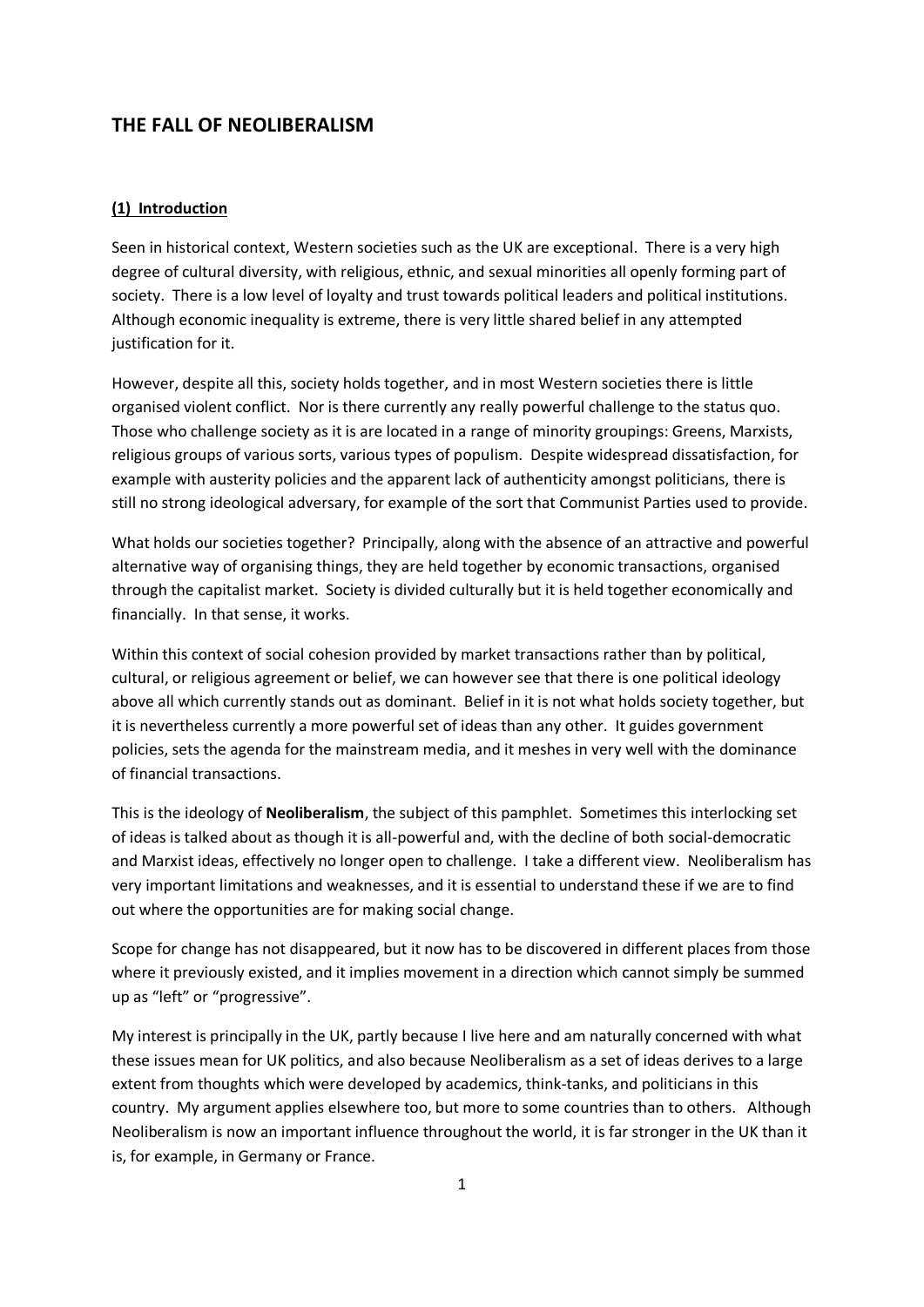In this pamphlet, I will focus mostly on the vulnerability and particular weaknesses of Neoliberalism in practice, and what these imply for the scope for social change.

# **(2) The weakness of Neoliberalism**

Neoliberalism is the currently dominant ideology. It is stronger within the Conservative Party than anything that could reasonably be described as "Conservatism", and in fact in many ways is profoundly anti-conservative. Although the Liberal Democrats are now moving away from Neoliberalism, it is influential within their thinking too, and helped to shape their contribution to the 2010-15 Coalition. In the Labour Leadership contest, aspects of Neoliberalism have been key issues in the battle for the future of the party, and clearly it has been an enormous influence within the Right and Centre of Labour, especially in its thinking about economic policy.

By "Neoliberalism" I mean a set of ideas which gives an extremely high priority to the operation of market forces, seeing the market as providing the principal answer for almost every question in politics, economics, environment, and society. It links philosophically back to a view of human life which prioritises "the individual", and forwards in practice to a series of government policies, associated particularly with Reagan and Thatcher, but which have been continued and taken further since their periods in office. Neoliberalism has coherence not only as a set of ideas but also as a deliberate political project.

The weaknesses of Neoliberalism derive mainly from its stubborn unwillingness to correct its own errors. It generates what economists describe as "external costs", and then generally fails to correct or eliminate these, leading to severe instability for the economic system as a whole.

It does this in four main ways, which I will discuss later. However it is useful at the outset to see the overall pattern. The main areas of limitation and weakness in Neoliberalism are as follows.

(1) Its reliance on the market leaves it vulnerable to externalities, such as the costs it imposes on the climate, ecosystems, and finance.

(2) Its emphasis on labour and capital mobility, cultural pluralism, and economic inequality clashes with the loyalty most people feel towards different forms of "social capital".

(3) Its standing back from proactive government intervention leaves it failing to engage with the potential of various new technological developments.

(4) Its relatively weak ideological hold leaves it vulnerable to any failure to deliver to people higher material living standards and 'economic success'. It is therefore particularly resistant to any challenge to the prioritisation of economic growth.

The significant scope for social change in the near future derives mainly from these weaknesses in the current governing ideology.

It is ironic that the initial Conservative attack on Corbyn's election as Labour Leader was to allege that he posed a threat to economic and national security, when insecurity in global finance, the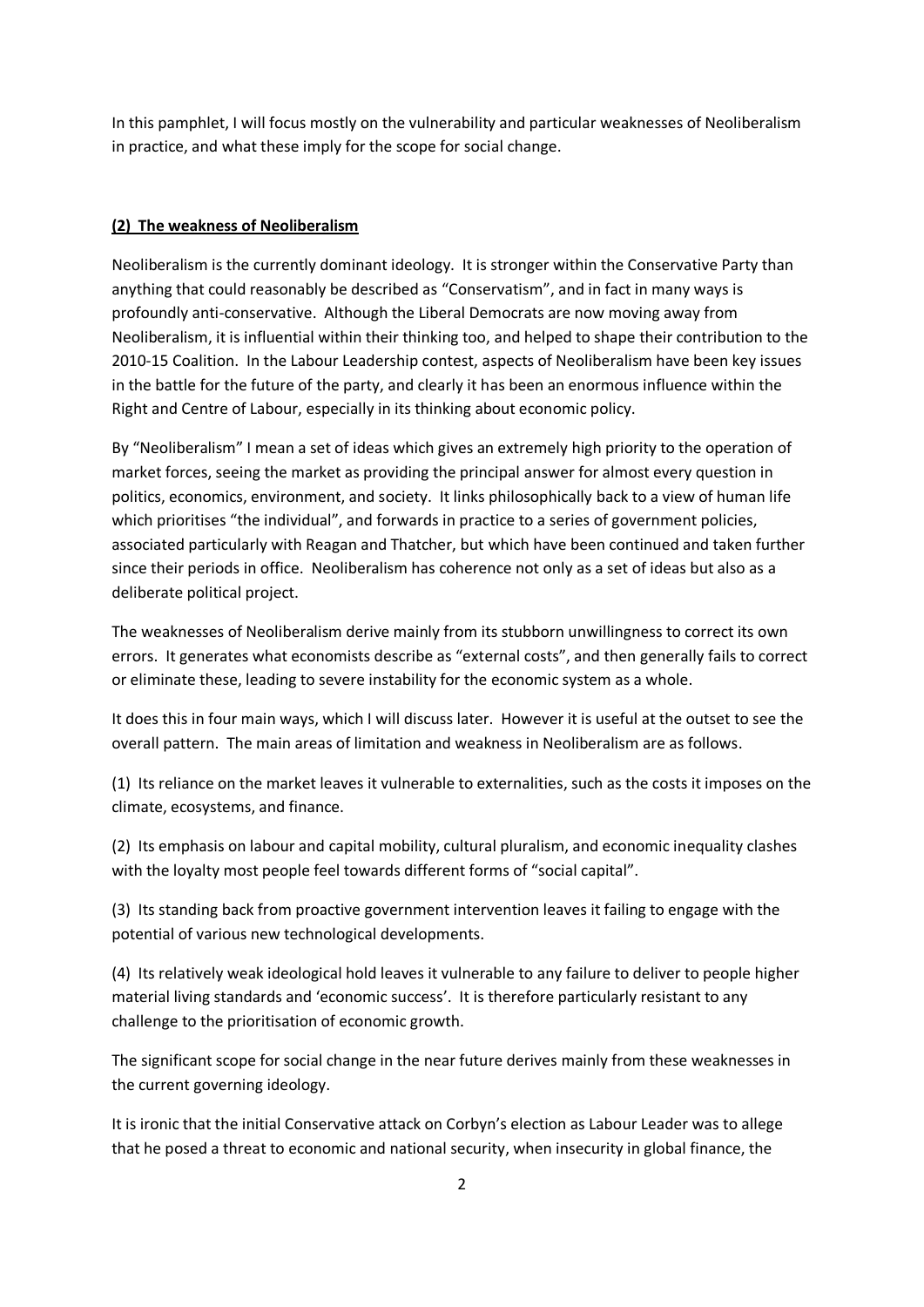global climate, and individual employment and work patterns are major characteristics of the Neoliberal policies Conservative politicians themselves promote.

There appears to be currently little evidence that we are approaching the end of capitalism, but good reasons for believing that its neoliberal phase will not last and that a new form of capitalism will take its place. The reforms necessary to bring this about might be described as representing a "renewal of social democracy" – a point I will return to later.

I want to emphasise that I am not arguing that such a new form of capitalism would provide us with the best type of society possible. In that sense, it is right to view the practical changes I outline here as "not enough". My argument is about what is feasible in the next 10 years or so, rather than about what is ultimately desirable.

#### **(3) Capitalism doesn't have to be Neoliberalism**

Capitalism has historically taken a variety of different forms. Neoliberalism has simply helped to create one variety of capitalism: capitalism has the capacity to move beyond it and take some other form.

A transition of this sort took place during the 1970s. Up to that point, since about 1945, the Western world (and to some extent some other parts of the world too) had lived with a form of capitalism known as the 'Keynesian Welfare State' (KWS). Although there was basically a market economy, there was a political consensus in favour of various forms of government intervention (e.g. regional policy), government ownership (e.g. nationalised railways), welfare benefits (e.g. unemployment benefit), employment and trade union rights, and universal public services (e.g. health services). A willingness to intervene in the economy led to low rates of unemployment, which in turn boosted the bargaining power of labour, with wage rises helping to maintain rising levels of consumption and production.

Neoliberalism emerged as an influential ideology out of a variety of problems with the KWS. Funding government spending through budget deficits proved dangerously inflationary when combined with the 1973 quadrupling of oil prices and the breakdown of the international system of fixed exchange rates. Some government-owned firms, geared towards routine forms of mass production, failed to be flexible enough to adapt to changes in technology and consumer demand. Trade union activism often appeared obstructive and damaging to the economy as a whole. There was a general mood of discontent with excessive bureaucracy and overcentralisation.

When Neoliberalism 'came to the rescue', it did so on the basis of the following key features: (i) a rejection of Keynesian demand management policies and the priority which Keynesianism had given to full employment; (ii) a desire to reduce the role, size and expenditure of the public sector; and (iii) a wish to expand the scope for market forces to operate, including internally within the remaining public sector and internationally in the global finance system.

Neoliberalism was not inevitable. It was only one of the options at the time. It is conceivable that the Left might have come up with a version of socialism or social democracy that met the needs of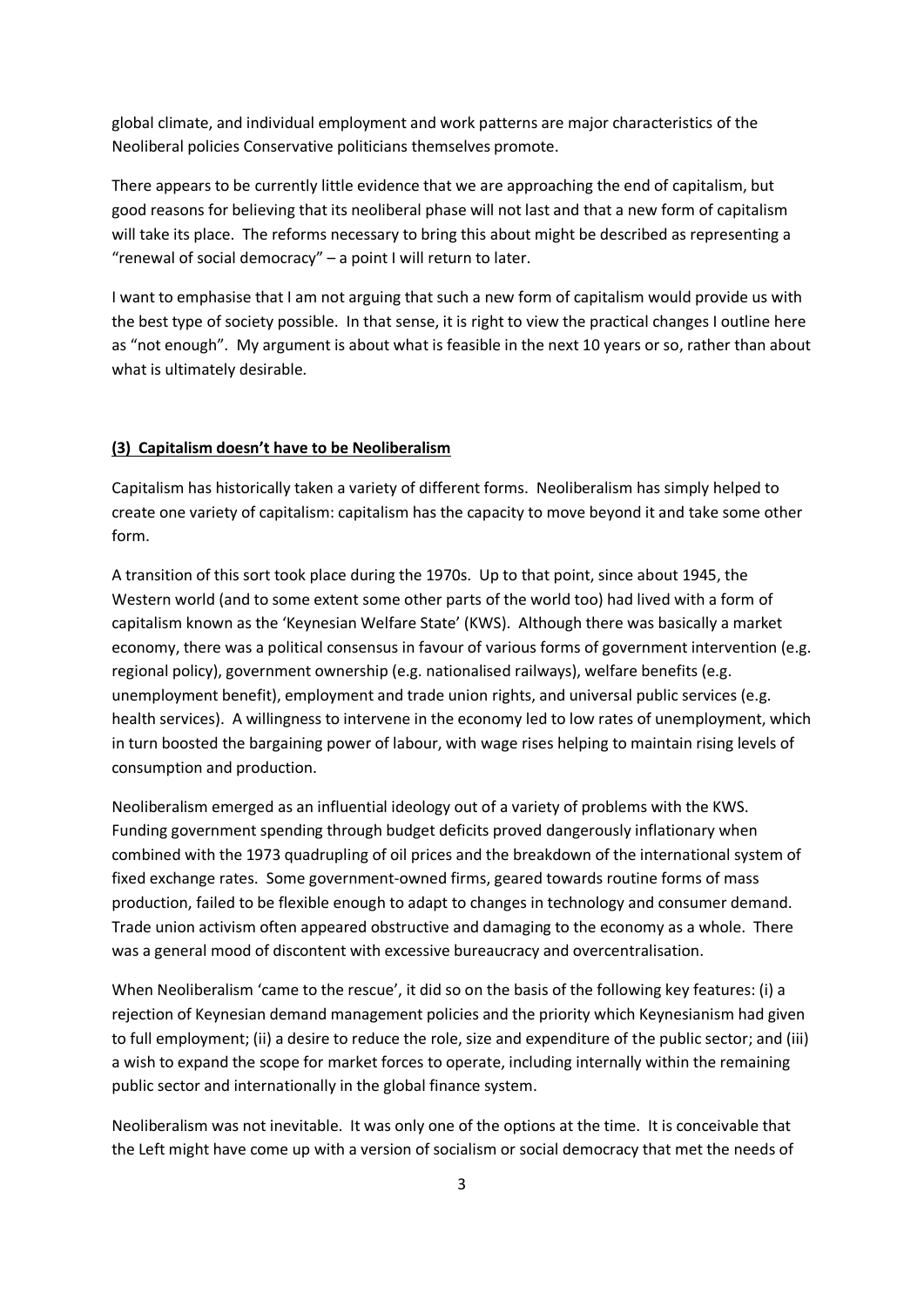the time and provided a way of fixing the problems with the Keynesian Welfare State. There was a particularly important debate about the fall of the KWS and the coming of the next, 'Post-Fordist', era in the magazine 'Marxism Today'. Various proposals were made and campaigned for, but the Right won the battle to determine what came next. In the UK, the decade of the 1970s ended with the election of Margaret Thatcher in 1979.

This history should remind us, however, that "regimes" of capitalism do not last forever. The KWS came to an end, and the Neoliberal period will at some point come to an end too. This might be with the overthrow of capitalism as a whole, but the analysis I set out here implies that the change will not be quite so dramatic. It will be a change from one form of capitalism to another, probably towards a more sensible way of running things than Neoliberalism provides.

## **(4) Neoliberalism is not Liberalism**

Marxists have never liked Liberalism. There have been many good reasons for this – primarily of course the way in which liberalism has functioned as a pro-capitalist ideology – but it has also led to a predisposition amongst Marxists to think the worst of it. When Neoliberalism came along, it was easy to view it as the inevitable outcome of the Liberal tradition, and to read back into that tradition the concepts and ideas of Neoliberalism.

However the history is not as simple as that. The Liberal tradition is very complex, the word "liberal" highly ambiguous. In the USA, "liberal" is usually applied to someone who believes in state intervention in order to create a less unequal society, someone who is left-of-centre in the US political system. In the UK, the New Liberals in the early part of the 20<sup>th</sup> Century were pioneers in the development of the welfare state, influencing the policies of the Lloyd George Government. They saw the provision of free state education, for example, as expanding liberty, even though at the same time it represented a major extension of the powers of government. There has also been in UK Liberalism a strain of radicalism which has advocated devolution and decentralisation, and viewed big corporations with as much suspicion as it has viewed the institutions of big government. Quaker, Methodist, and other influences on Liberalism have historically encouraged a commitment to peace and against consumerism. Liberalism's emphasis on liberty has been an important inspiration for progressive reforms such as the legalisation of male homosexuality and abortion.

None of this is Neoliberalism. The Liberal tradition has contained so much more. An account of the roots of Neoliberalism in the Liberal tradition should therefore be balanced by an attempt to retrieve other elements of liberalism, with the aim of drawing on them as resources for opposing Neoliberal ideas.

There is a very specific opportunity for this in the UK currently. A key reason why the Liberal Democrat party was able to enter into a coalition with the Conservatives, and sustain that for five years, was that the ground had already been prepared ideologically amongst the Liberal Democrats, in a development centred on the publication of 'The Orange Book', which included essays by some of those who became LibDem ministers in that Conservative-led government. They described their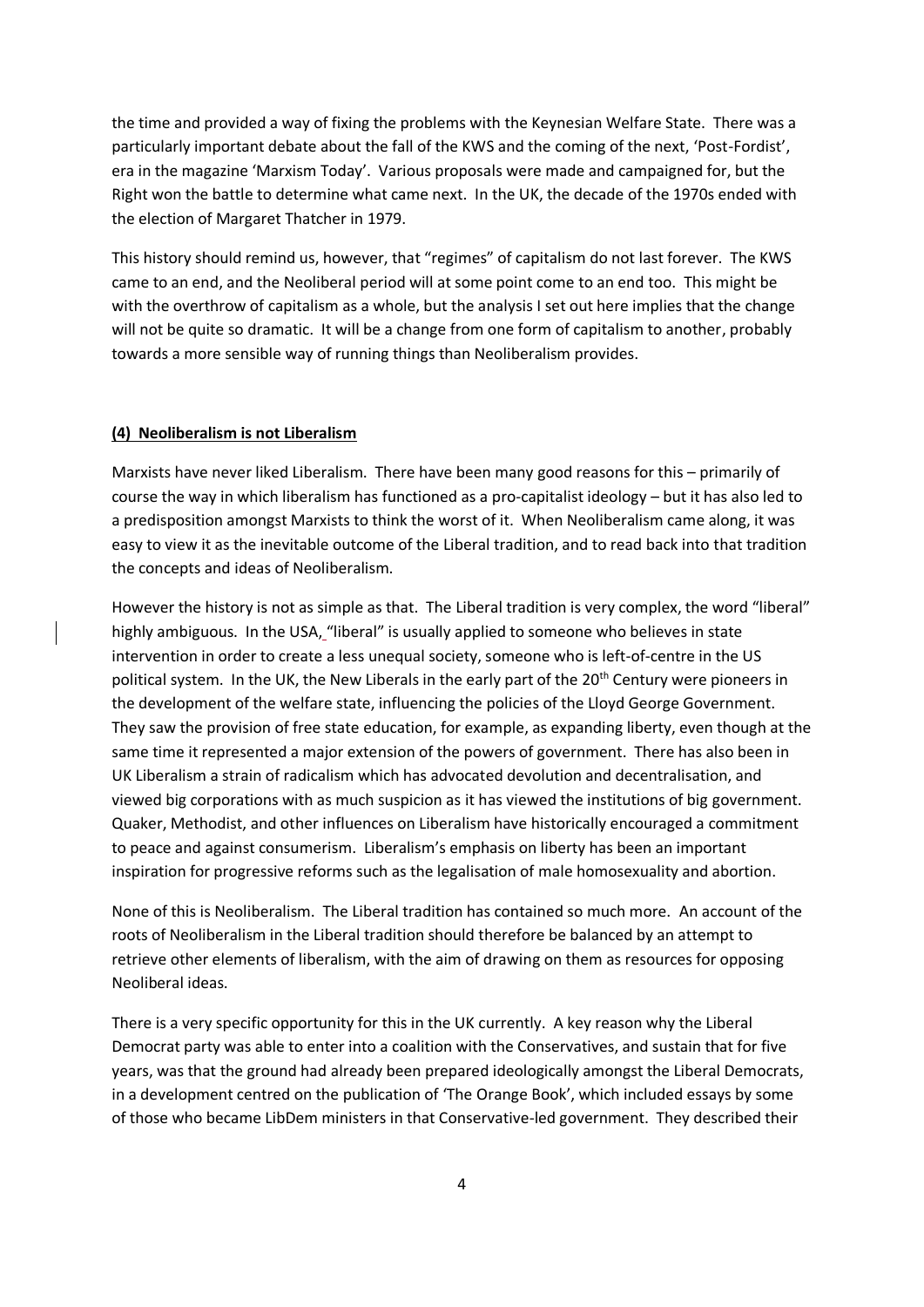position as "economic liberalism", and then claimed a share of the credit for what they saw as the achievements of free market economics.

The Liberal Democrats' disastrous 2015 general election defeat almost guarantees that they will now move away from Neoliberalism, although how far and how fast remains to be determined (and mainly depends on how they respond to Labour's shift to the left).

At the same time, it is important to acknowledge that there really is a connection between Neoliberalism and the Liberal tradition. The connection comes in the conception of "liberty" dominant within liberalism. This is, above all, the liberty of "the individual". But "the individual" is a strange abstraction. Everyone is from birth (and even before it) constantly interacting, and bound together with, other people. We all depend on technologies, ideas, language, public services, manufactured goods, flows of food, money, and energy, which we have not ourselves created. We may also depend on friends, lovers, and family. Taking the argument further, we depend on the global environment, the climate, and the other species which play numerous roles in sustaining our lives. None of this is really captured by the notion of "the individual".

We might say instead that the quality of being an individual is one important aspect of being a human being. But what Neoliberalism does is to take this out of context and promote it as though it is the only significant aspect of our humanity. And, going much further than that, it then presents economic transactions as being by far the most important way to serve the individual's needs. This creates a chain from a particular conception of human beings to particular views about the market economy.

I now want to move on to consider the four main areas of limitation and weakness in the neoliberal version of capitalism, and what each of these implies for a period in which many governments are continuing to use Neoliberal ideology to guide their policies and actions.

#### **(5) Neoliberalism undermines security & safety**

One of the key concepts for understanding Neoliberalism is 'external cost'. An 'external cost' is defined in economics as something which results from economic activity but is neither paid nor compensated for. A classic example is pollution: a factory produces goods, which it receives revenue from selling; at the same time, it pollutes air and water, which it pays nothing for, effectively pushing some of the costs of its production on to the local community and its environment. There can also be 'external benefits' whereby society benefits in a way it doesn't pay for. Both of these, costs and benefits, are described as forms of 'externality'.

External costs play a key role in Neoliberalism. In theory, it has a rule-of-thumb for devising policies to eliminate external costs: 'polluter pays', compensation is provided. The whole sub-discipline of Environmental Economics is based on this line of thought. However, in practice, most Neoliberals are happy to maintain external costs in existence on a very large scale, with no compensation or taxation to correct them.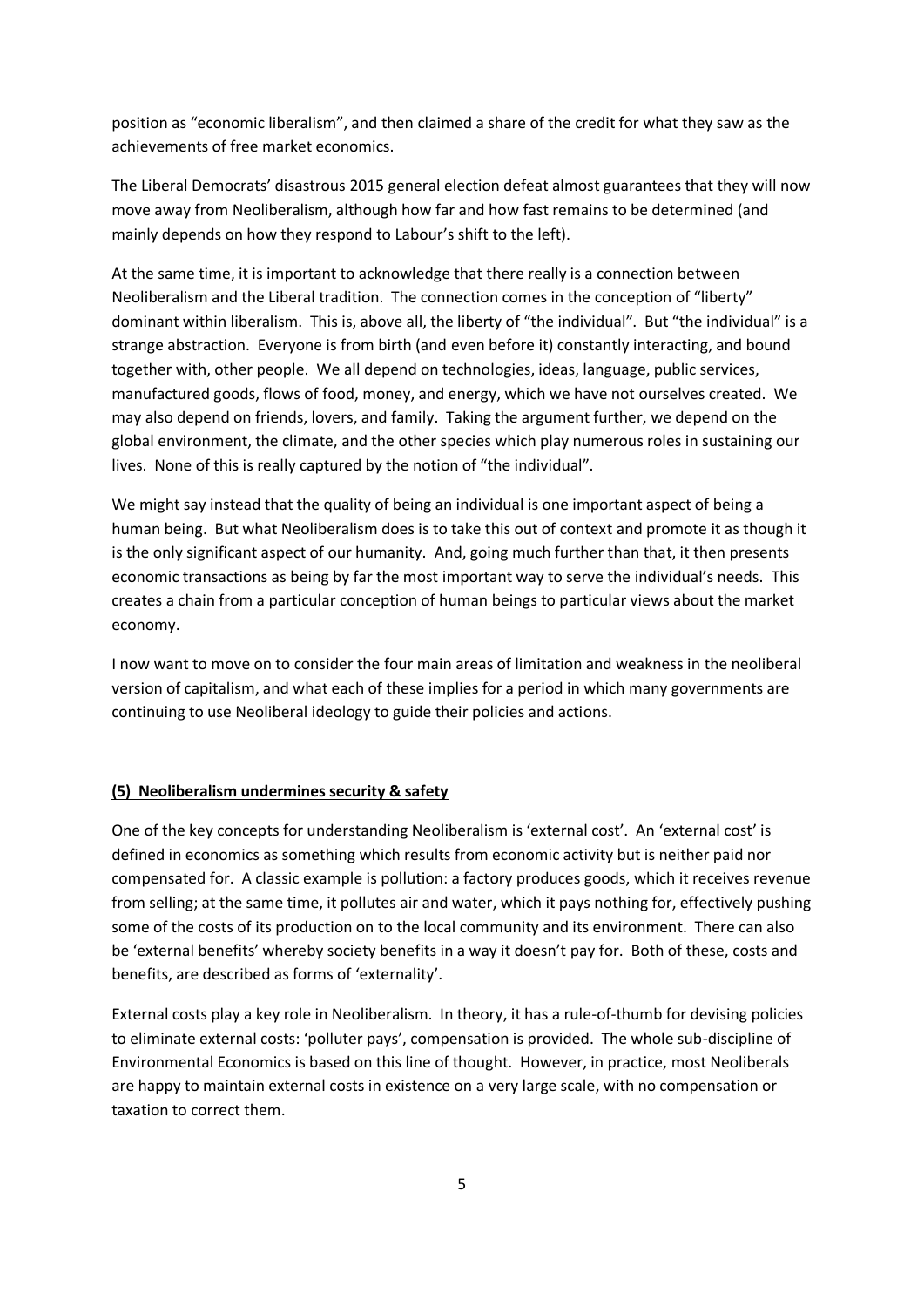Some of these external costs concern 'social capital', which raises some issues of its own (discussed in the next section). Three other categories of external cost are listed here.

**(a) Financial instability.** The financial crisis of 2008 was an example of colossal external costs. Each decision-maker in the finance system pursued their own interests, and in that sense generally behaved 'rationally'. The outcome, given weak regulation (which financial institutions and neoliberals had lobbied for), was a general crisis in the finance system, with severe consequences for the rest of the world economy. The penalties applied in response to this have been weak, on nothing like the scale implied by any theory of 'polluter pays'. Nor, despite some limited reforms, has there been any thorough redesign of the global finance system, and so there is no good reason why something like 2008 shouldn't happen all over again.

The implication of this is that Neoliberalism cannot provide financial stability and security. It has a tendency to undermine the rest of the economy, generally not sufficiently to bring the whole system down, but certainly enough to be a major source of nuisance and damage, for most businesses and households. Deregulated global finance is dysfunctional for the productive parts of the capitalist economy (it could fairly be described as 'anti-business').

**(b) Climate crisis.** The other massive dysfunctional economic sector is the fossil fuel industry: oil, coal, and gas. This is steadily bringing crisis and instability of a different sort, through disrupting the global climate system, which is already having awful and expensive consequences throughout much of the world.

Whilst some theoretically consistent neoliberals argue for the problem to be tackled through market-based mechanisms such as emissions trading systems, in practice the most neoliberal governments and political parties are those which are most opposed to intervention to restrain the fossil fuel sector, and some have even resorted to denial of climate science in order to maintain their political positions.

As with the re-regulation of finance, intervention by government is often argued to be 'antibusiness'. In fact, most businesses obviously need both a stable financial environment and a stable global climate. In both respects, the rhetoric and ideas of Neoliberalism militate against running capitalism in a more sensible way.

**(c) Undermining ecosystems.** The free use of the air as a dumping ground for carbon pollution is simply the most urgent of the environmental external costs imposed by 'free market' capitalism. The environmental destruction currently taking place is not only a loss from the point of view of anyone who cares about the natural world, it also represents an undermining of many of the basic resources which the capitalist economy depends on in order to survive.

The classic example is overfishing. Each person who fishes – and each giant fishery business – behaves 'rationally', thinking that their own extraction of fish won't make much difference to overall stocks. But the consequence can be, and in some cases has been, catastrophic collapses. Similarly, the destruction of rainforests may seem to make sense hectare by hectare, but the overall consequence is a massive reduction in the capacity of the biosphere to absorb carbon and regulate the water cycle.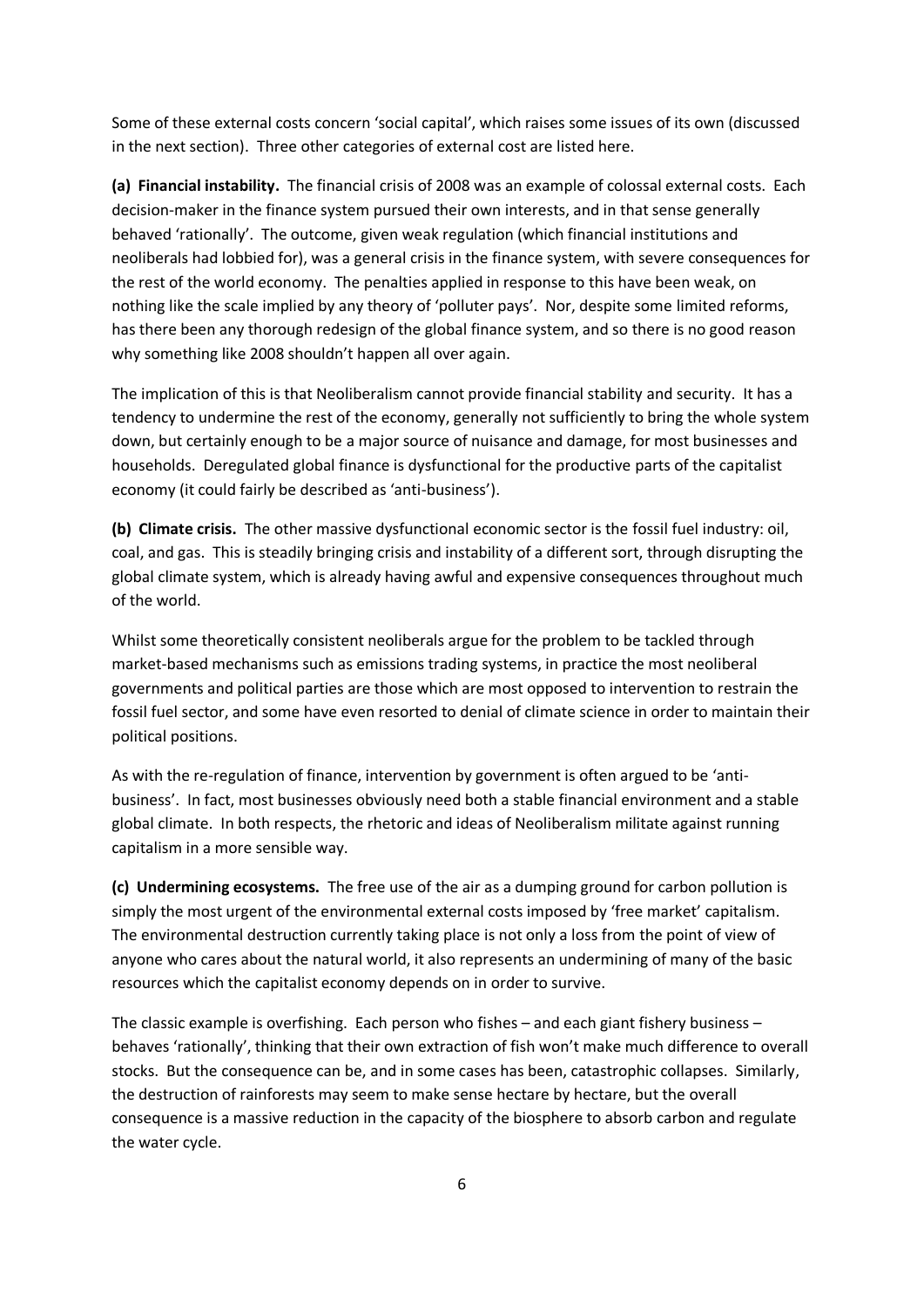Again, although a programme of serious intervention can be presented as 'anti-business', ecosystems are the foundation of the whole economy and most businesses have a vested interest in seeing them maintained, even if they don't want to pay for that themselves.

In each of the three ways I have just outlined, the current form of capitalism is showing itself to be under-regulated, an underregulation which has been encouraged and argued for by the proponents of Neoliberal ideology. In that respect, Neoliberalism represents a particularly extreme form of capitalism. However it is clear that this underregulation is against the interests of the capitalist system as a whole. But this is only one of four major areas of weakness.

## **(6) Neoliberalism versus "social capital"**

Neoliberalism exacerbates tendencies already present within capitalism, but in other versions of capitalism these tendencies are to some extent counteracted, for example through state intervention or strong community or social norms.

However the problem with Neoliberalism goes a stage further than this. Neoliberalism is actively undermining the social base for any such counteracting mechanisms. By promoting on the one hand "the individual" and on the other the global market, it undermines all the social institutions and connections which stand in between, including the sense of national identity.

This causes ideological problems for parties of the Right. The British Conservative Party, for example, is divided between those who prioritise UK nationhood and those who are happy for UK firms and privatised industries to be taken over by overseas owners. Whilst some see the relaxation of Sunday trading laws as a threat to family and religion, others view it as simply another step in setting the market free.

The free market requires geographical mobility of labour, but past a certain point, that may undermine any sense of community or connectedness to place. The market has an implicit preference for cultural pluralism, because there is more money to be made from a 'postmodern' plurality of styles than from sticking to just one, and yet arguably that also reduces social cohesion and trust.

There are difficult issues here, and balances to be struck, for example between social cohesion and personal self-expression. Yet Neoliberalism is not in the business of striking balances: it is in the business of seeking to expand the scope of the market and the opportunities for profit-making. There is a massive social price to be paid for pushing that approach to extremes. It is a price equally alarming from socialist, green, and traditional conservative perspectives.

Traditional conservatives may not, however, be so aware of the scope for developing 'new social capital' through internet and social media connections. Debate has tended to polarise between advocates of 'new' and 'old' forms of 'social capital', when there is benefit in both new networking and old communities, and a need for an analysis and style of politics which puts the two together.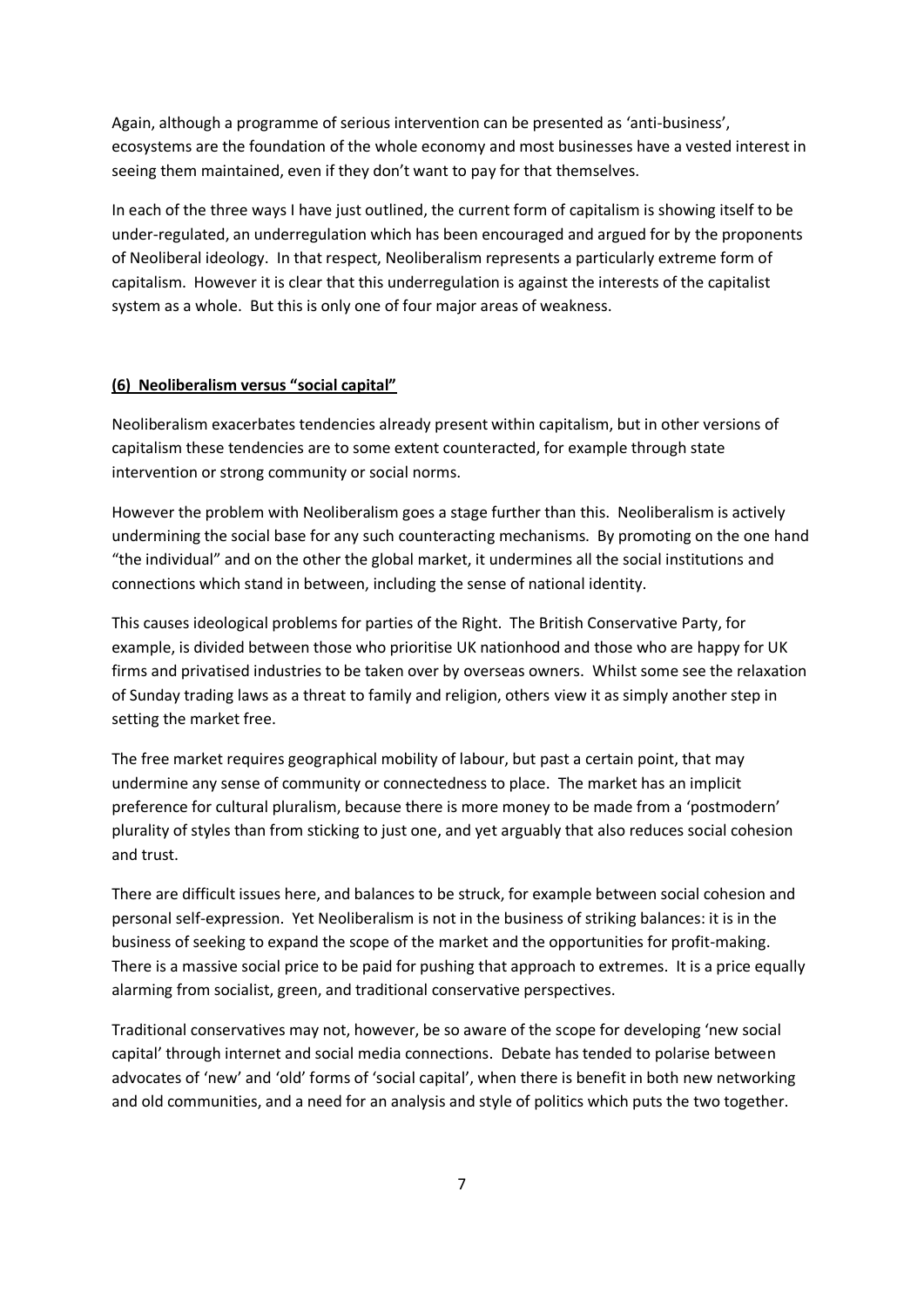Of particular concern on the Left (but not for traditional conservatives) there is the Neoliberal undermining of "social capital" through increasing inequality. People bring very different levels and types of skill and knowledge into the labour market, with many jobs currently disappearing through technological change. It has been argued that we are on our way to a society in which there are two types of paid jobs – high-skilled creative or organisational jobs, and personal service jobs such as nursing and social work (which are hard to automate), plus a vast mass of unemployment. The social consequences of this would be disastrous, yet left to itself, this is what the free market will produce.

Inequality is also being created through the unequal ownership of assets. As the board game of Monopoly illustrates extremely well, it is much easier to make money if you already have property. Land, property, and capital are distributed very unequally, and this tends to lead – at least in the absence of corrective action by government or trade unions - to increasing inequality in incomes too.

Can a society like this hold together? As with the resources of nature, it is possible to take from the underpinnings of our lives a little bit of "social capital" and in effect turn it into money, and then a bit more – for a while. We can sell off bits of nationhood, bits of community, bits of family life, bits of shared cultural values. Yet a point comes at which this process is seen to come at a very high price. We are somewhere around that point in Britain now. Yet Neoliberalism ploughs on regardless – and will continue to do so until it is stopped.

#### **(7) Neoliberalism stands back from technological possibilities**

Advocates of the profit motive are keen to point out its role in stimulating technological development, and there is some truth in this. It is not entirely true, however, because much development has depended on state investment, for example through military, space, health service, university research, and transport infrastructure spending. At the same time, there is a tendency to resist new developments where considerable amounts of investment are already tied up in the old technologies – as for example at the moment with solar energy versus fossil fuels.

However even more significant here is the question of the impacts of new technologies once they are developed. There is a tendency to focus on the need for government intervention to regulate new technologies, such as for example currently in the fields of synthetic biology and genetic engineering. At the same time, there is another side to this, which is the capacity of society to make good use of what does get developed.

A discussion of the positive potential of areas of technology such as 3D printing, the internet of things, imaginative uses of algae and fungi, renewable energy, etc., is way beyond the scope of this pamphlet. All that I want to say about all that here is that Neoliberalism deliberately bars itself from making better (fairer, fuller, safer) use of new technologies - its advocates simply dogmatically want to leave everything to the market.

Within the market there is a strong tendency to wait: for example, electric vehicles cannot be sold successfully if there are very few charging points, yet the market will leave the provision of charging points until there is sufficient demand as a result of lots of electric vehicles having been sold. The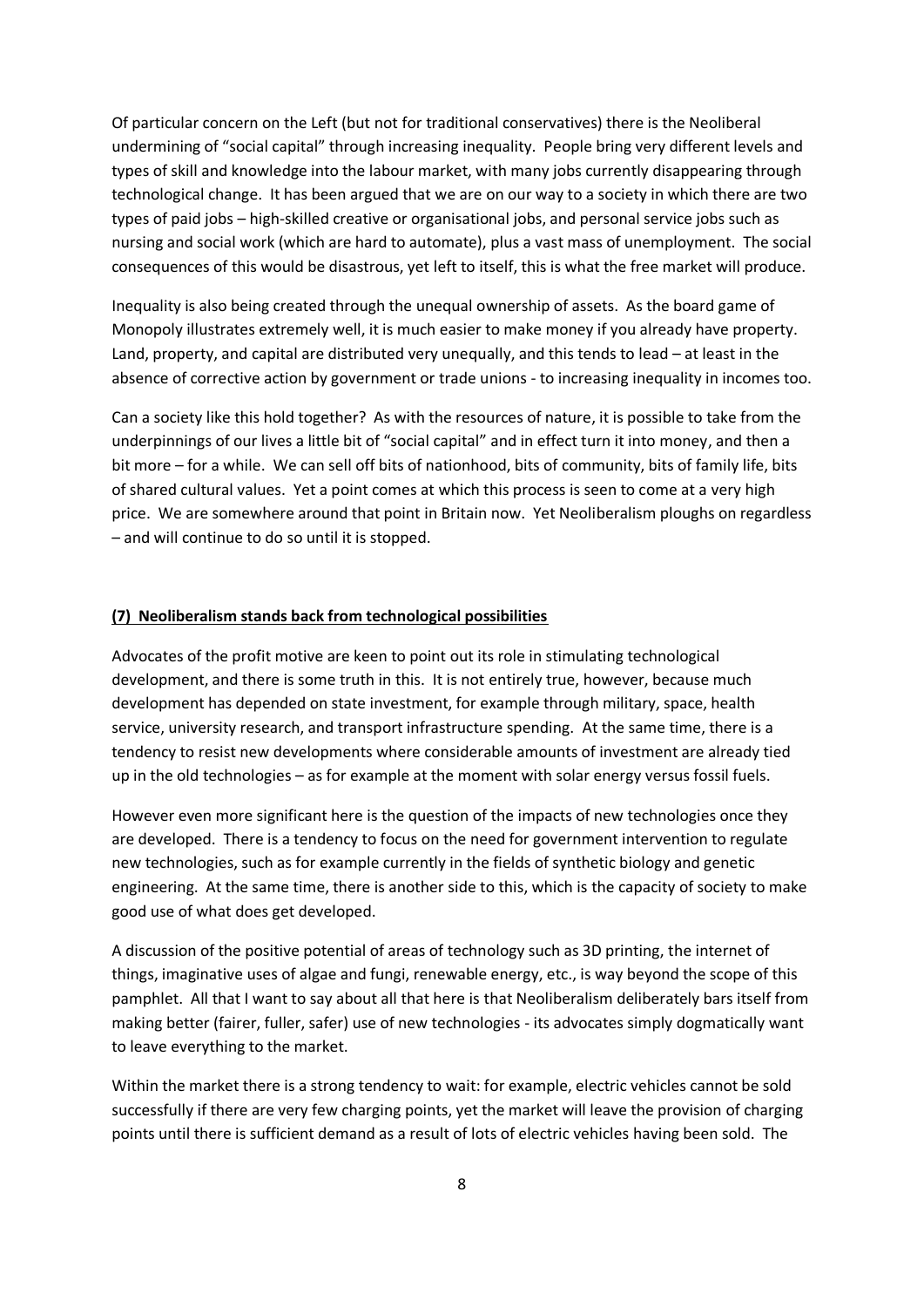internet of things is likely to link some things but not other things if it comes under the control of competing corporations.

Again, there are balances to be struck here: regulations can hold back useful developments as well as promoting them, and can prevent harm or increase it. Technologies may turn out to have uses which community groups, creative individuals or profit-seeking firms discover but which politicians and civil servants wouldn't think of. All of this is complex: the problem is that Neoliberalism is far too simple. It has become a dogmatic ideology, limiting debate about responses to new technologies at a time when it particularly needs to be opened up.

# **(8) The growth imperative**

This pamphlet started by remarking that current Western – and increasingly, many other – societies are not held together in the sort of way that most societies in history have been. They are not held together by religion or by faith in any ideology or leader or set of institutions, or a shared sense of identity. What holds them together is principally what they deliver economically, in terms of particular market transactions and the levels of consumption available to society as a whole.

This makes our societies vulnerable in a different way to those of the past. This is not vulnerability to religious conversion, ideological challenge, constitutional turmoil, or even military invasion. This is vulnerability to 'economic failure'.

However 'economic success', as currently conceived, may not last for very long. Environmental limits may put a stop to the form that economic growth currently takes (and perhaps put a stop to economic growth of any sort at all). The "secular stagnation" thesis – the argument that global growth is inexorably slowing down - is plausible, even though the timing is very uncertain.

At the same time, in their drive to keep the majority of the population reasonably contented, governments prioritise economic growth. That is now proving to be a risky approach, because in order to deliver, risks are being taken with the finance system (and in the UK also the housing market), and also with the climate and vital ecosystems. The more determinedly governments try to combat any tendencies towards secular stagnation in order to maintain 'economic success' and their own political legitimacy, the more they are liable to make some of the consequences of Neoliberalism even worse.

Their lack of other sources of legitimacy and loyalty means that governments have to place a very high degree of reliance on delivering economic growth (there are of course other reasons for this too, including the drive to maximise profits) . That makes sense for them in the short run, but it is storing up problems for the future and at some point could prove disastrous – as it is already beginning to be in the case of the climate.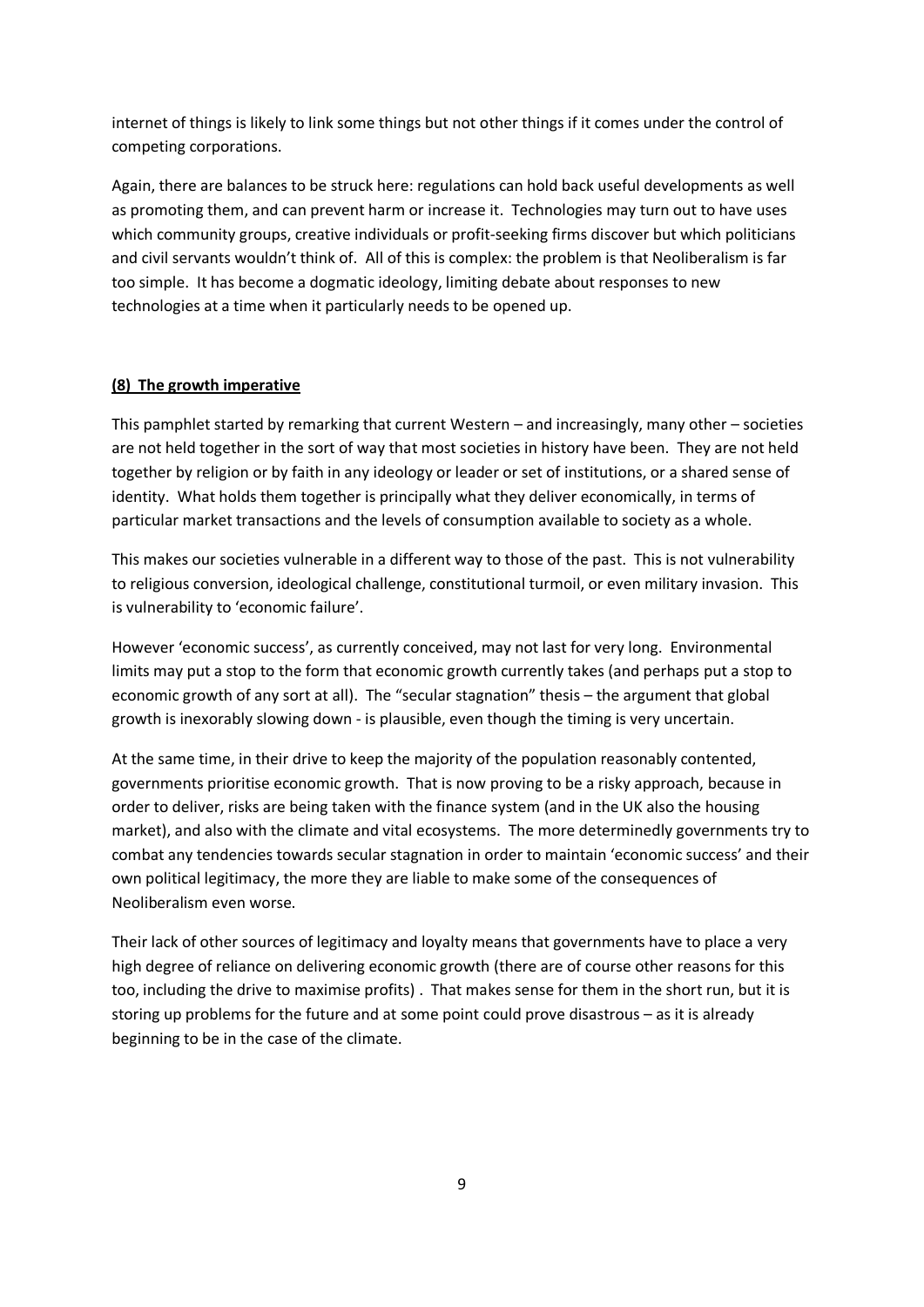### **(9) A new lease of life for social democracy?**

This pamphlet has covered a lot of ground, perhaps not with as much detail or depth as some readers would have liked. What I have tried to do is just to outline an overall picture, looking at some key features of politics, economy, and environment and how I think they fit together.

Any adequate politics needs to combine a radical analysis, looking at fundamentals such as the dynamics of capitalism and earth system processes, with a realistic view about where the possibilities are at any particular place and time.

My basic conclusion is that, although capitalism is not about to disappear, the Neoliberal version of capitalism is much more vulnerable than it may appear to be. This is not primarily because of its critics but because of its own weaknesses. Neoliberalism has weaknesses which leave it vulnerable to being replaced at some point by a different way of regulating capitalism. None of these weaknesses seem to be essential features of capitalism as such - and in fact were for the most part not features of the form of capitalism which preceded Neoliberalism - and therefore they do not point to a rapid shift to a socialist or some other post-capitalist form of society. Capitalism has historically proved very adaptable, and it can adapt again.

This will not satisfy capitalism's critics, and it does not of course imply that the New Capitalism is going to be a better way of organising society than if the world opted, for example, for some form of green co-operative socialism. The shift away from Neoliberalism, but remaining within the boundaries of capitalism, will not be the last word in social change. This is not the end of history.

My focus here is on what is practical in the next 10 years or so, without making any claim that this is what is ultimately desirable. However it looks to me like this New Capitalism would in fact bring real benefits in comparison with the Neoliberal capitalism of today. It wouldn't be the overthrow of the capitalist system, but it may be the best we can manage at the moment.

What would it look like? The 'New Capitalism' is likely to be more regulated, organised, and cohesive than capitalism is at present – more like the capitalism of the Keynesian Welfare State, but with greater emphasis on global governance to safeguard the climate and other basic environmental resources (e.g. oceans and tropical forests), and much more serious controls over international finance and tax havens, whilst seeking to rebuild "social capital" and retain the neoliberal emphasis on small business enterprise. Some of the relevant themes are already evident from the agendas at Davos and debates in the United Nations, for example around the new Sustainable Development Goals.

The top priority in this shift beyond Neoliberalism would be to bring the two largest dysfunctional economic sectors – finance and fossil fuels – within some form of international control. This is a priority that should find wide support, ranging from radical anticapitalists to people running businesses that face risks of disruption from unstable global finance and a destabilising global climate.

Although the fall of Neoliberalism seems to be in sight, capitalism does not necessarily reform itself unaided, even when it is in its own interests to do so. This is because it is a weakly co-ordinated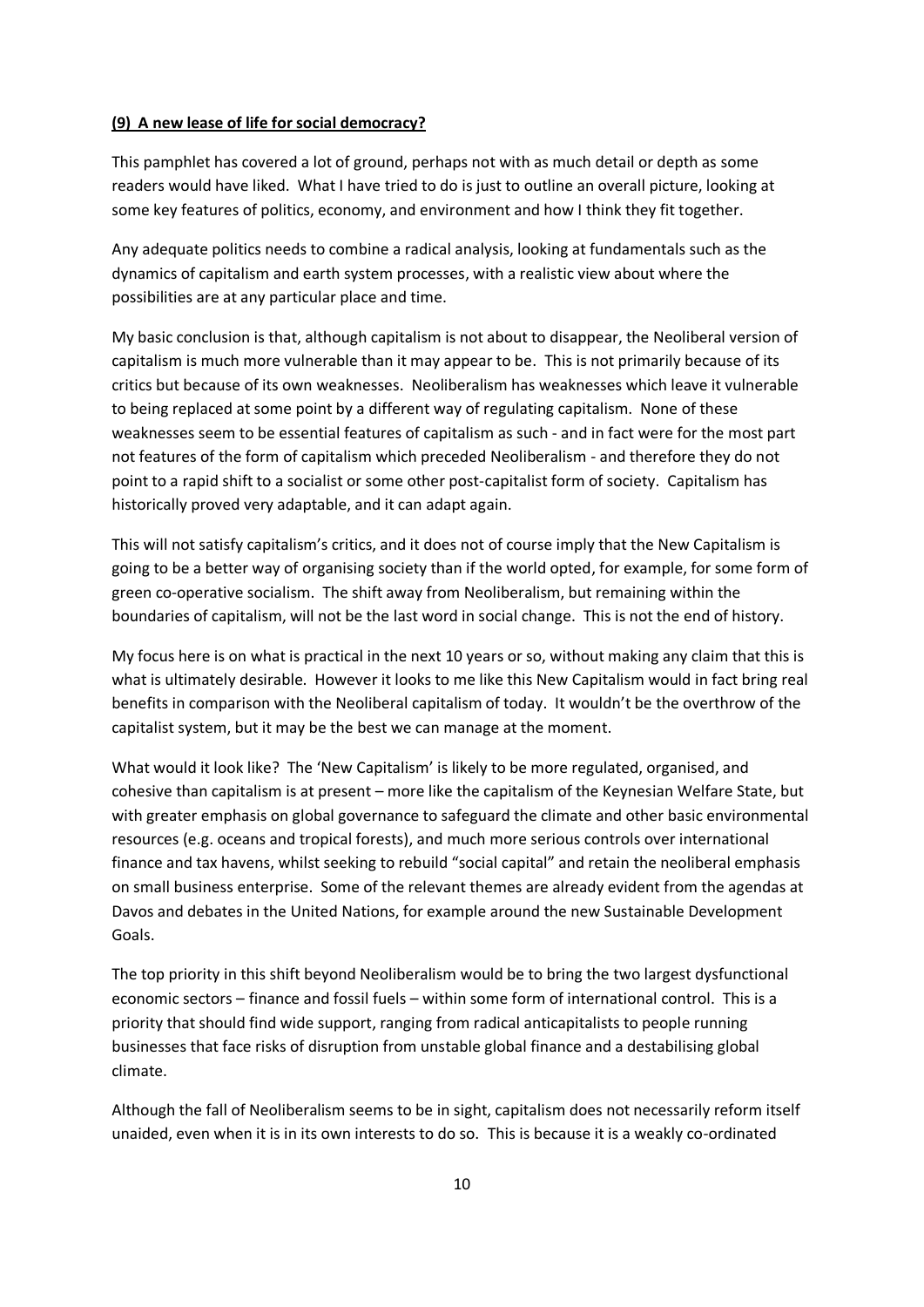system, with internal competition and rivalries. Other forces are needed to help push and inspire, in order to produce significant change.

What all this points to is a new form of social democracy. Traditionally a distinction is drawn between "socialism", seen as a social system which would replace capitalism, and "social democracy", which would incorporate aspects of socialist society within an overall capitalist framework – the National Health Service being a good example.

Social democracy has come to be seen as discredited because the political parties traditionally associated with it, such as Labour, have in recent decades had their policies shaped very much by Neoliberalism and have therefore lost their distinctiveness - whilst at the same time their more leftist supporters have generally stuck with an outdated analysis, a bureaucratic conception of social change, and a lack of engagement with the severe problems of economic growth and planetary limits.

The space for an updated social democracy has therefore become narrowed down within the old social-democratic parties. However it may now be returning – not necessarily within those traditional homes and parties, but for example through the SNP, Plaid Cymru, the Greens, and some Liberal Democrats, as well as through social movements and "single issue" campaigns.

## **(10) A feasible political project**

I want to stress again that this combination of progressive forces within capitalism and a renewed social-democracy is not going to be sufficient to move beyond capitalism and establish a society of equity and sustainability. However it can move the world in that general direction and away from the disasters of Neoliberalism.

Changes in recent decades in the nature of the Labour Party and similar parties (particularly the influence of Neoliberalism within them), together with changes in the nature of capitalism (particularly the growing pressures it places on the global environment), imply that the feasible political project needed now cannot be brought about by any single party or movement. The different pieces that are needed are currently held in different parts of the political landscape.

- Concern about financial stability is a key priority for many in mainstream business, as well as Left economists.
- Concern about climate and ecosystem stability is crucial for greens and the natural science community.
- Concern about social cohesion is shared across the political spectrum, including by many supporters of UKIP, the Conservative Party, the churches, and the Blue Labour tendency in the Labour Party.
- Concern about economic inequality is traditionally a key priority for Labour and the trade unions, and is also a priority for feminist movements and the "poverty lobby".